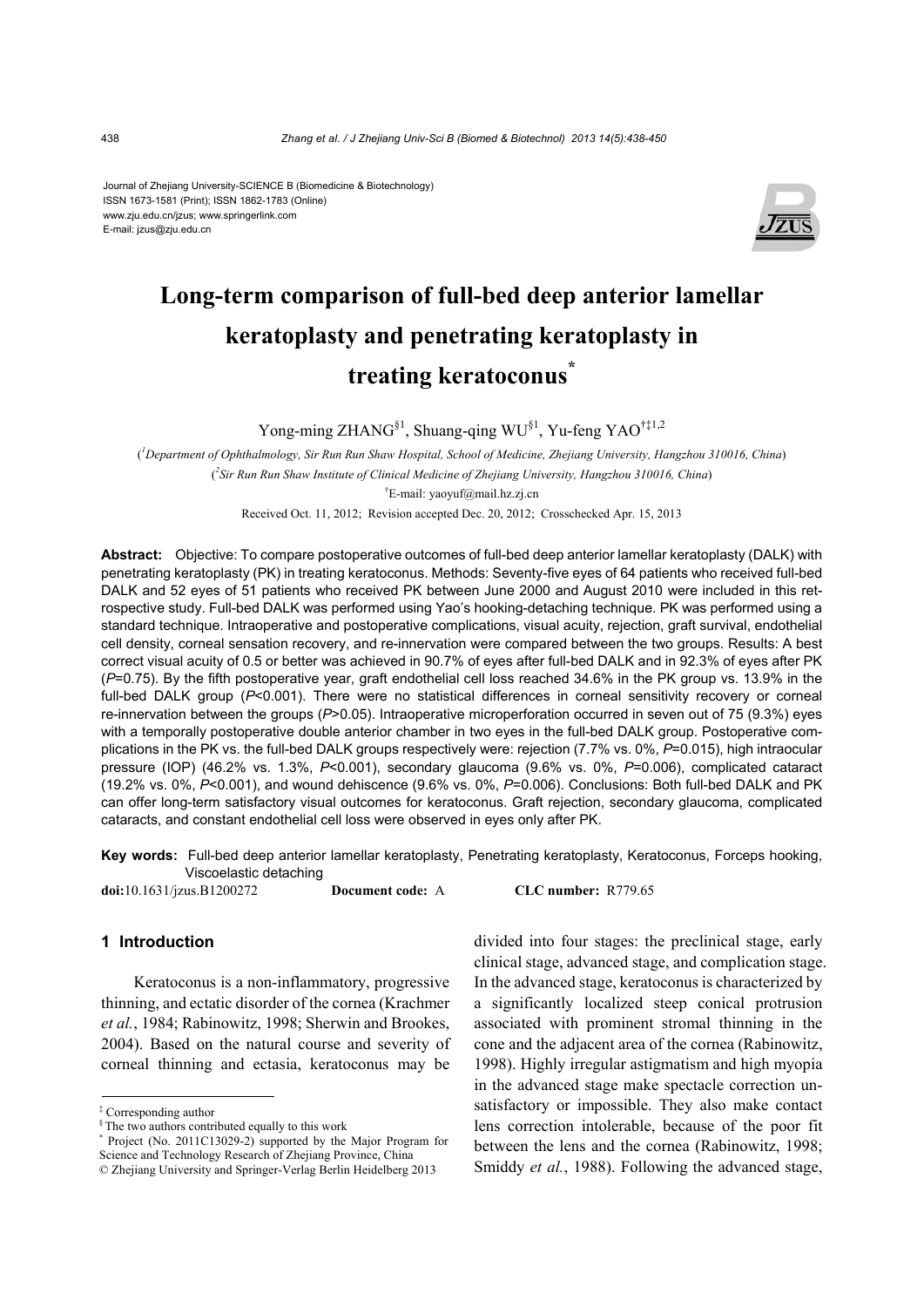keratoconus may further develop into the complication stage with spontaneous Descemet's membrane (DM) tears causing highly acute stromal edema (Sharma *et al.*, 2011), and even the occasional occurrence of perforation (Yeh and Smith, 2008). Although most keratoconus with acute hydrops can resolve automatically, a residual scar will persist (Tuft *et al.*, 1994; Rabinowitz, 1998). Therefore, corneal transplantation becomes the only feasible therapeutic approach for keratoconus in the advanced and complication stages. Through transplantation, the corneal stroma can recover its normal thickness, the protruded cone of the cornea will return to normal curvature, and irregular astigmatism and high myopia will be markedly reduced, even to normal refraction, which helps improve vision significantly.

Two types of corneal transplantation can be used for treating keratoconus: penetrating keratoplasty (PK), which transplants full-layers of the donor cornea including the endothelium to the host eye (Sharif and Casey, 1991; Lim *et al.*, 2000; Pramanik *et al.*, 2006; Jensen *et al.*, 2010), and deep anterior lamellar keratoplasty (DALK), which transplants donor corneal tissue to the host eye with the DM retained and intact (Amayem and Anwar, 2000; Coombes *et al.*, 2001; Al-Torbak *et al.*, 2006; Fontana *et al.*, 2007; Feizi *et al.*, 2010). In the advanced stage of keratoconus, as the DM is not involved, either DALK or PK can be used, but for the complication stage, PK may be the only option since tearing of the DM and scarring have occurred in the recipient cornea. However, some investigators have tried DALK in a small series of cases by retaining small amounts of the recipient stroma not reaching the DM for treating keratoconus after acute hydrops (Anwar and Anwar, 2011; Chew *et al.*, 2011; Ramamurthi and Ramaesh, 2011).

Several studies have compared the clinical results of PK with DALK in treating keratoconus (Watson *et al.*, 2004; Funnell *et al.*, 2006; Bahar *et al.*, 2008; Han *et al.*, 2009; Jones *et al.*, 2009). Techniques for performing DALK differed among these studies, creating different intraoperative and postoperative complications (Amayem and Anwar, 2000; Coombes *et al.*, 2001; Watson *et al.*, 2004; Al-Torbak *et al.*, 2006; Funnell *et al.*, 2006; Fontana *et al.*, 2007; Bahar *et al.*, 2008; Han *et al.*, 2009; Jones *et al.*, 2009; Feizi *et al.*, 2010). In addition, many of the studies used fresh donor tissue for DALK grafting,

which can cause stromal rejection and even graft failure after surgery (Al-Torbak *et al.*, 2006; Jones *et al.*, 2009; Feizi *et al.*, 2010). We have developed a unique hooking-detaching technique for performing full-bed DALK, which helps to ensure thorough removal of the stroma from the DM in the full bed with few complications (Yao *et al.*, 2006; Yao, 2008; Wu *et al.*, 2012). Moreover, full-bed DALK using the hooking-detaching technique takes advantage of grafting cryopreserved donor corneal buttons without live cells, which avoids the potential risks of graft rejection (Yao *et al.*, 2002; 2006; Yao, 2008; Wu *et al.*, 2012). We have reported a comparison of the long-term results from using full-bed DALK or PK for treating herpetic scars of the cornea (Wu *et al.*, 2012). In this study, the long-term results of full-bed DALK and PK for treating keratoconus are reported.

#### **2 Patients and methods**

## **2.1 Patients**

The clinical data of patients who had received full-bed DALK grafts using Yao's hooking-detaching technique (Yao *et al.*, 2006; Yao, 2008; Wu *et al.*, 2012) or PK grafts for treating keratoconus from June 2000 through August 2010 were reviewed. Keratoconus was diagnosed on the basis of clinical slit-lamp findings (stromal thinning, conical protrusion, a Fleisher ring, Vogt striae, and sub-epithelial scarring) and characteristics of topographic pattern. The development of these features had made glass correction unsatisfactory and the use of contact lenses intolerable. Inclusion criteria were that patients with keratoconus had received full-bed DALK or PK with a minimum follow-up of twelve months after surgery. Exclusion criteria included patients who were not grafted by a primary transplant or those who had a history of previous intraocular surgery, coexistence of other ocular disease (such as retinal disorder or glaucoma) not only keratoconus, or postoperative follow-up of less than twelve months.

The choice of surgical approach depended on the patient's willingness. The potential advantages and disadvantages of full-bed DALK and PK for treating the keratoconus were explained to the patients, as described by Wu *et al.* (2012). Patients who had a history of acute hydrops were recommended to receive PK rather than full-bed DALK.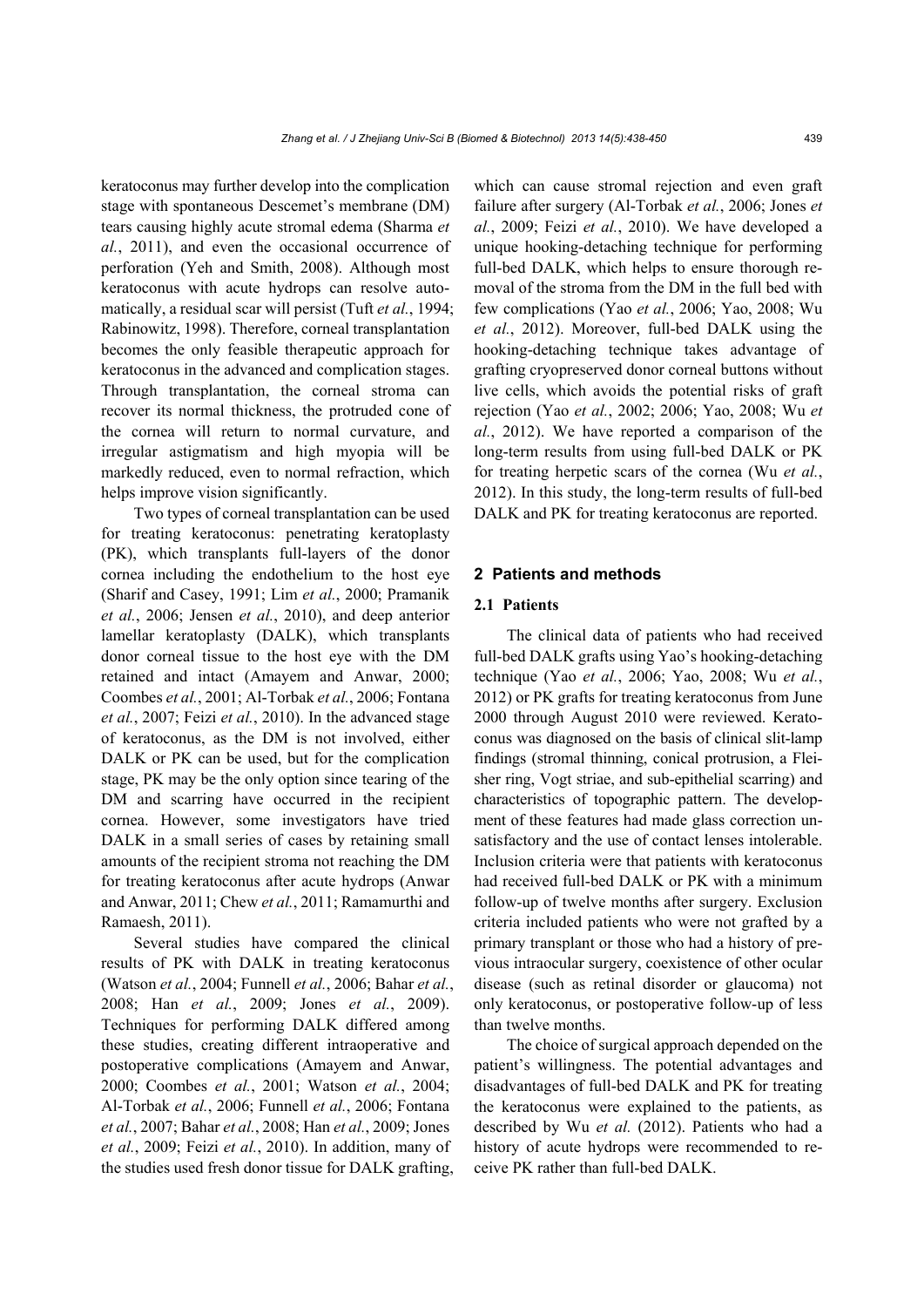# **2.2 Surgical procedures**

All surgery was performed by the same surgeon (YFY). The surgical procedure of full-bed DALK was as described in our previous publications (Yao *et al.*, 2006; Yao, 2008; Wu *et al.*, 2012). In brief, a small area of the DM was exposed using the stromal hooking technique, to create a pocket in the recipient bed at 12 o'clock after a trephination of 7.25 to 8.00 mm in diameter. The full stroma was detached by viscoelastic material injection through the pocket and then removed in a single layer to expose completely the DM in full bed (Fig. 1). In cases where the primary exposure did not exactly reach the layer of the DM, a secondary hooking-detaching procedure was performed (Fig. 2). A cryopreserved donor corneal button was grafted using a continuous 10-0 nylon suture or 16 bits of interrupted 10-0 nylon sutures. The size of the donor graft chosen to match the bed depended upon the axial length of the recipient eye: if the axial length was equal to or shorter than 23.75 mm, the graft was 0.5 mm oversize; if longer than 23.75 mm but shorter than 25.00 mm, the graft was 0.25 mm oversize; if longer than 25.00 mm, the graft was the same size.



**Fig. 1 Demonstration of one-step full-bed deep anterior lamellar keratoplasty (DALK)** 

The Descemet's membrane (DM) was directly detached in full bed by viscoelastic injection through the initial DM pocket. (a) The DM was exposed as an initial pocket around the trephined margin at 12 o'clock. (b) Viscoelastic injection exactly between the stroma and DM creates a cyst-like elevation of the stroma without edema. (c) The stroma is removed from the DM exposing the full-bed DM. (d) Grafting a cryopreserved donor corneal button



**Fig. 2 Demonstration of two-step full-bed deep anterior lamellar keratoplasty (DALK)** 

Viscoelastic injection through the initial pocket does not go exactly between the stroma and the Descemet's membrane (DM) but runs into the deep stroma layer. Complete exposure of the DM needs a second round of stromal hooking and viscoelastic injection. (a) Viscoelastic injection through the initial pocket creates stromal layer elevation with significant edema. (b) A second pocketing exposure of the DM was performed by hooking on the bed retaining tiny stroma after the first round of viscoelastic injection, viscodelamination, and removal of the stroma. (c) Viscoelastic injection through the second pocket creating thorough detachment of the retained stroma from the DM with a clear detached margin. (d) Removal of the retained stroma sheet around the trephined margin

In PK, a standard surgical procedure was carried out in all cases. The recipient bed was created by trephination using a trephine 7.25 to 8.00 mm in diameter. A fresh donor button, preserved in a moist chamber, was secured by a continuous 10-0 nylon suture or by 16 bites of interrupted 10-0 nylon sutures. The process for selecting a graft size to match the bed was the same as for full-bed DALK grafting. If a planned full-bed DALK for one eye was switched to PK due to large tear of the DM, the eye was included in the PK group for analysis.

#### **2.3 Postoperative medication and follow-up**

In the full-bed DALK group,  $0.5\%$  (5 g/L) levofloxacin or 0.3% (3 g/L) ofloxacin (Santen pharmaceutical Co., Osaka, Japan) and 0.1% (1 g/L) fluorometholone (Santen pharmaceutical Co., Osaka, Japan) eyedrops were administered four times daily. The PK group was treated with 0.1% (1 g/L) dexamethasone sodium phosphate combined with 0.3%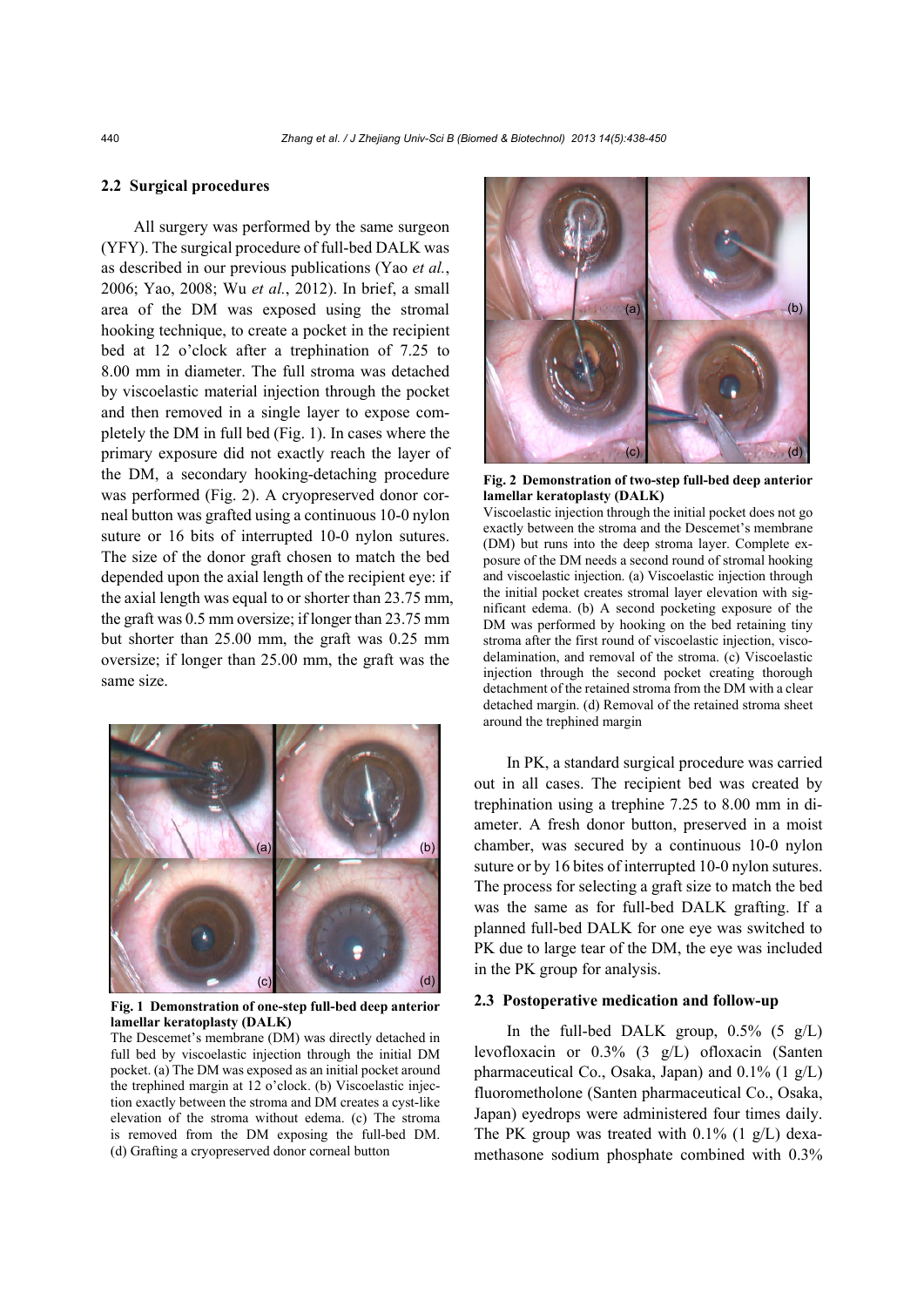(3 g/L) tobramycin eyedrops (Tobradex, Alcon, Fort Worth, TX, USA) four times daily. Steroid eyedrops were applied to the eyes after full-bed DALK for at least six months and after PK for at least twelve months, and were then gradually reduced according to the clinical outcome. The application of steroid eyedrops was adjusted when the intraocular pressure (IOP) increased during the follow-up. If this did not work, topical antiglaucoma medication was administered. Rejection episodes were treated with Tobradex eyedrops every 1 to 2 h and then reduced over several weeks, depending on the clinical response.

All patients who received full-bed DALK or PK were scheduled to be followed up after 2 weeks, 1, 3, 6, 12, 18, and 24 months, and every year thenceforth. A detailed clinical examination was performed at every visit, including assessments of IOP, uncorrected visual acuity, best corrected visual acuity (BCVA), refraction, graft clarity, rejection episodes, corneal endothelial density and density of the sub-basal nerve fibers, development of cataracts, and secondary glaucoma. Patients were followed up at shorter intervals or in an emergency if necessary.

In cases with interrupted suture, selective removal of the suture was carried out on the basis of refractive astigmatism and was guided by topography in both groups during the follow-up period. Suture removal was completed in most cases by the end of the follow-up period.

#### **2.4 Major measurements**

Sensation in the central cornea was analyzed using a Cochet-Bonnet esthesiometer (Cochet-Bonnet, Lunean, France). Graft corneal endothelial cells and sub-basal nerve fibers were evaluated by slit-scanning confocal microscopy (Confosan 2 or Confosan 3, Nidek Co., Ltd., Gamagori, Aichi, Japan). The cellular density was counted using the manufacturer's software (Navis 3.1.0; Nidek Co., Ltd., Gamagori, Aichi, Japan) and corneal endothelial cell density was determined by counting and averaging the number of cells in an area of  $0.05$  mm<sup>2</sup> from three confocal microscopic images of the central cornea. The corneal endothelial cell loss was calculated as the decrease in cell density from 1 month to 1 year, and at 2, 3, 4, and 5 years postoperatively, expressed as a percentage of the cell density at 1 month. The number of long (≥200 µm) sub-basal nerve fibers was counted

manually from the same confocal microscopic images. The density of the sub-basal nerve fibers was measured in each visit from the best acquired confocal microscopic image and was expressed as  $\mu$ m/mm<sup>2</sup>.

Visual acuity was recorded using decimal charts and was converted to the logarithm of the minimum angle of resolution (logMAR). Vision levels of counting fingers and hand movements were substituted by logMAR values of 1.7 and 2.0, respectively.

All intraoperative and postoperative complications were reviewed, including microperforation of the DM, large DM tears, double anterior chambers, graft rejection, graft failure, high IOP, and secondary glaucoma. The diagnosis of graft rejection, graft failure, high IOP, secondary glaucoma, or complicated cataract was based on the clinical manifestation as defined by Wu *et al.* (2012).

#### **2.5 Statistical analysis**

The Kolmogorov-Smirnov test was used for testing the normality of the datasets. To investigate differences between the groups, the Pearson Chisquare test was used for categorical variables, the independent *t* test for normally distributed variables, and the Mann-Whitney *U* test for non-normally distributed continuous variables. Rejection-free outcomes and graft survival were compared between the two groups by using a Kaplan-Meier survival analysis and a log-rank test. A two-tailed probability of 5% or less was considered statistically significant.

#### **3 Results**

# **3.1 General characteristics**

One hundred and twenty-seven eyes of 106 patients met criteria for inclusion in this study. Among them, 75 eyes underwent full-bed DALK grafts and 52 eyes underwent PK grafts. Nine patients received bilateral full-bed DALK, one patient received bilateral PK, and 11 patients received full-bed DALK in one eye and PK in the contralateral eye. There were no significant differences between the two groups regarding age, gender, graft size, and host-graft size discrepancy. The postoperative follow-up period was  $(46.9\pm28.0)$  months for the full-bed DALK group, which was shorter than the  $(60.2\pm34.6)$  months for the PK group ( $P=0.018$ ). Complete suture removal was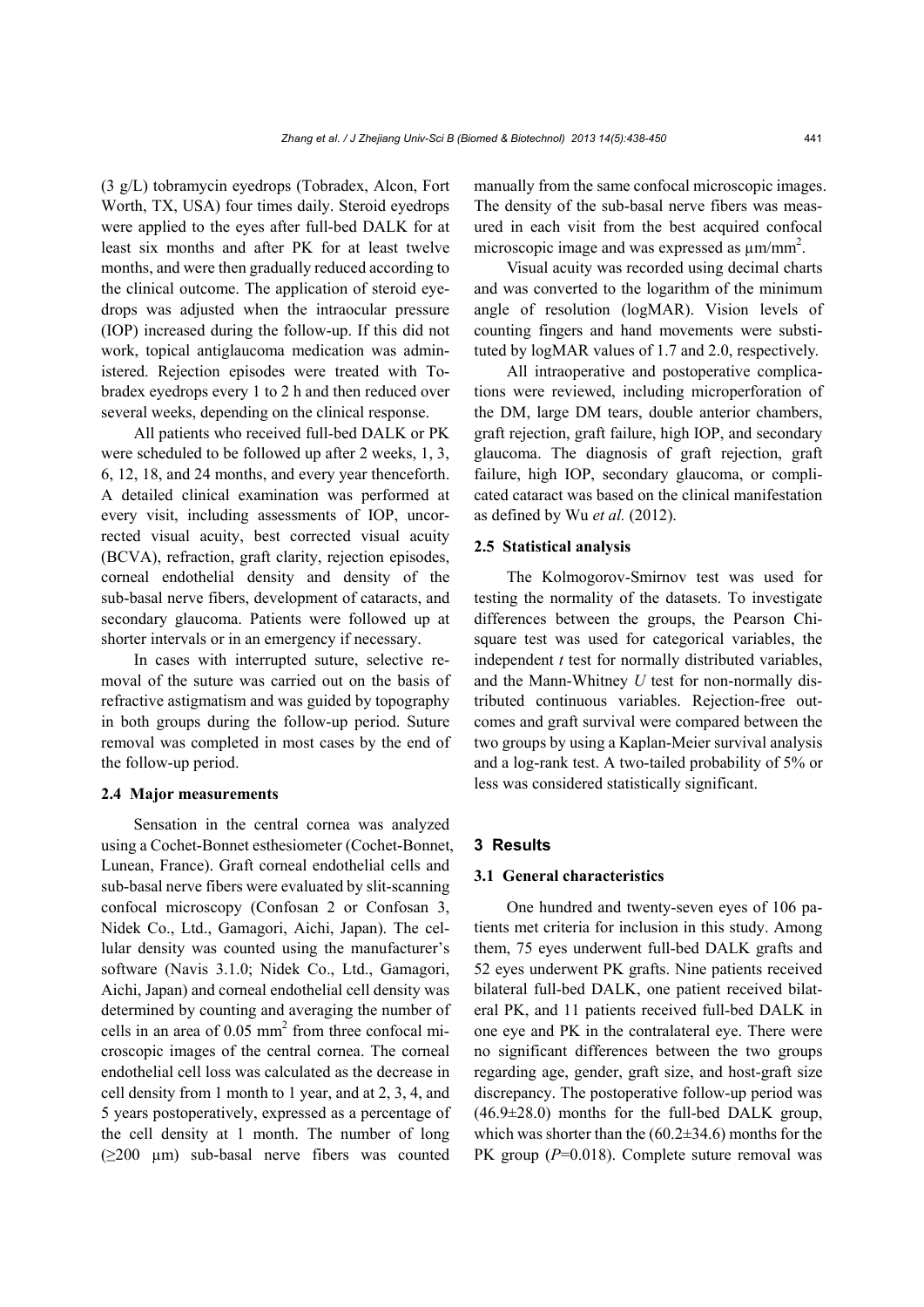carried out earlier in the full-bed DALK group than in the PK group  $((16.9 \pm 6.0)$  months vs.  $(22.8 \pm 9.3)$ months, respectively, *P*<0.001), and the full-bed DALK group needed less frequent visits than the PK group  $((0.29\pm0.16)$  times/month vs.  $(0.35\pm0.20)$  times/month, respectively, *P*=0.046). The general characteristics of the both groups are summarized in Table 1.

## **3.2 Intraoperative and postoperative complications**

The intraoperative and postoperative complications of the two groups are listed in Table 2. During full-bed DALK surgery, microperforation of the DM occurred in 7 out of 75 eyes (9.3%). Double chambers appeared temporarily after surgery in two of these eyes, but they resolved automatically at 5 and 20 d, respectively, without any specific intervention. A large DM tear occurred in one eye when scissor tips were being inserted between the detached stroma and the DM to cut the stroma layer around the trephined margin. In the PK group, there were no intraoperative complications.

Postoperatively, in the PK group, four out of 52 eyes (7.7%) suffered endothelial graft rejection. The rejection-free survival rate in the PK group was 98.0% at 1 year, 95.9% at 2 years, and 90.5% from 3 to 10 years (Fig. 3). The median duration of a rejection episode in the PK group was  $(24.7\pm7.5)$  months (range, 17–33 months). Although all rejection episodes in the PK grafts were reversible by frequent topical steroid medication, the complete absence of any such postoperative rejection episode in the 75 eyes with full-bed DALK grafts (*P*=0.02, log-rank test) was a marked difference between the two treatments.

In the full-bed DALK group, only one out of 75 eyes (1.3%) developed temporally raised IOP on the first day of the surgery, possibly caused by air injection in the anterior chamber for tamponading microperforation of the DM during surgery. The raised IOP shortly returned to normal on the second day after surgery by administration of a dehydrolyzing agent and did not need anti-glaucoma medication thereafter, but the raised IOP and air injection in the anterior chamber caused irreversible mydriasis. None of the eyes developed steroid-induced high IOP or glaucoma in the full-bed DALK group, but in the PK group, 24 of the 52 eyes treated developed high IOP. Of those, four returned to normal IOP following a single switching of Tobradex to  $0.1\%$  (1 g/L) fluorometholone eyedrops, and 15 returned to normal IOP following adjustment of the topical steroid together with topical anti-glaucoma medication. The remaining five eyes developed secondary glaucoma despite switching topical steroid eyedrops and antiglaucoma medications, and needed a trabeculectomy to control the IOP.



**Fig. 3 Overall rejection-free survival rates after full-bed deep anterior lamellar keratoplasty (DALK) and penetrating keratoplasty (PK)** 

Graph shows overall rejection-free survival rate (Kaplan-Meier method) of 75 consecutive full-bed DALKs and 52 PKs. Rejection-free survival in the full-bed DALK group was significantly better than that in the PK group (*P*=0.02, log-rank test)

**Table 1 General characteristics of the full-bed deep anterior lamellar keratoplasty (DALK) and penetrating keratoplasty (PK) groups**

|                                  | Pre-operation  |                            | Intra-operation    |                                    | Post-operation  |                                                     |                 |
|----------------------------------|----------------|----------------------------|--------------------|------------------------------------|-----------------|-----------------------------------------------------|-----------------|
| Group                            | Age<br>(year)  | <b>Sex</b><br>male, female | Graft size<br>(mm) | Graft-bed size<br>discrepancy (mm) | (month)         | Follow-up Suture removal Visit frequency<br>(month) | (time/month)    |
| <b>Full-bed DALK</b><br>$(n=75)$ | $20.6 \pm 6.8$ | 55.20                      | $7.53 \pm 0.12$    | $0.09\pm0.13$                      | $46.9 \pm 28.0$ | $16.9 \pm 5.8$                                      | $0.29 \pm 0.16$ |
| PK<br>$(n=52)$                   | $21.9 + 9.9$   | 45.7                       | $7.43 \pm 1.09$    | $0.10 \pm 0.15$                    | $60.2 \pm 34.6$ | $22.8 \pm 9.3$                                      | $0.35 \pm 0.20$ |
| $P$ value                        | 0.43           | $0.07^{\dagger}$           | 0.52               | $0.95^*$                           | 0.018           | < 0.001                                             | 0.046           |

Values are expressed as mean±standard deviation (SD), except sex. Data with a normal distribution were compared using the independent *t*-test. \* Mann-Whitney *U* Test; † Pearson Chi-square test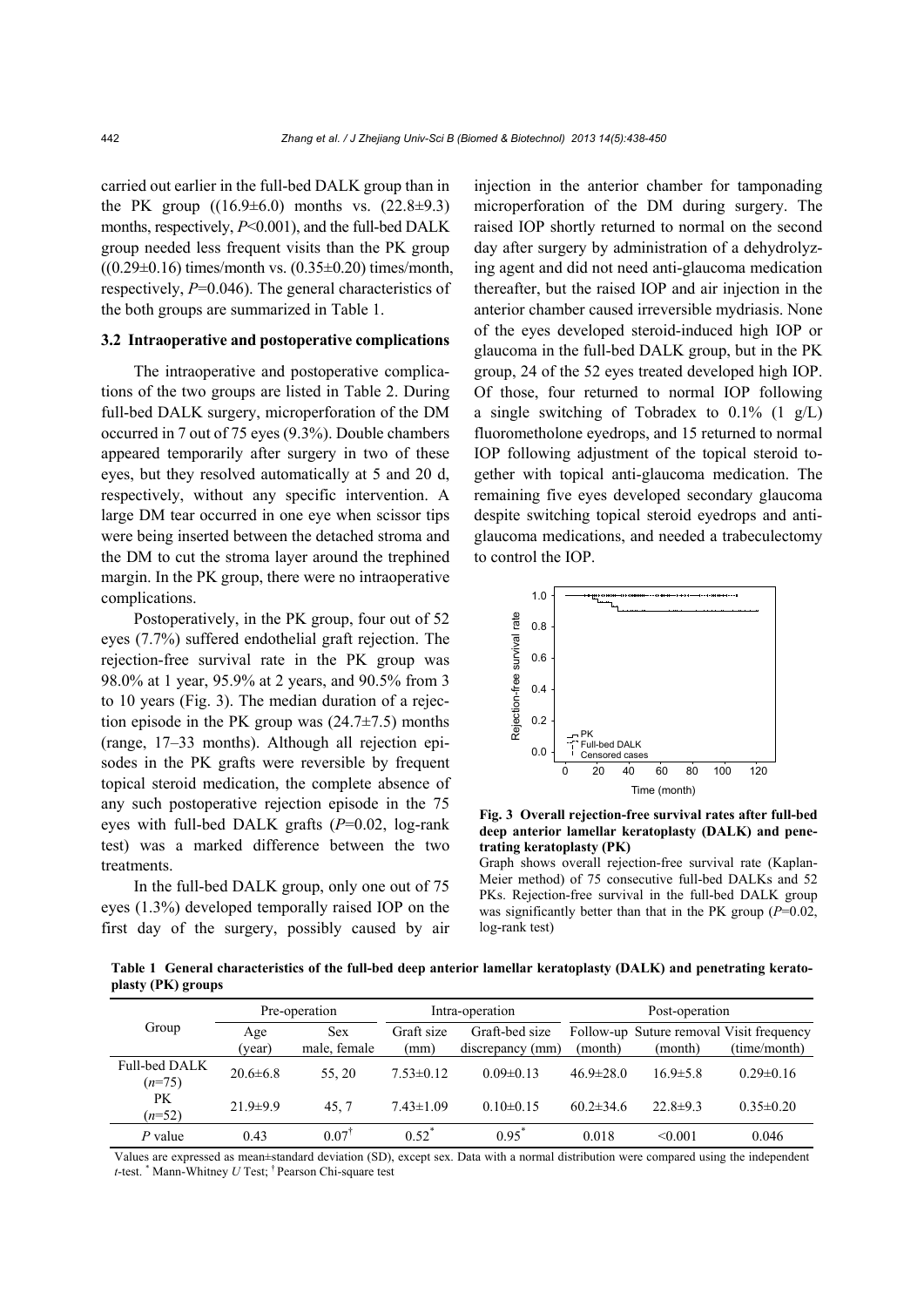|                                            | Number of patients <sup>#</sup> |                               |                         |  |
|--------------------------------------------|---------------------------------|-------------------------------|-------------------------|--|
| Complication                               | Full-bed<br>DALK<br>$(n=75)$    | PK<br>$(n=52)$                | P<br>value <sup>†</sup> |  |
| Intra-operation                            |                                 |                               |                         |  |
| Microperforation of DM                     | $7(9.3\%)$                      |                               |                         |  |
| Large tear of DM                           | $1(1.3\%)$                      |                               |                         |  |
| Post-operation                             |                                 |                               |                         |  |
| Double anterior chamber                    | 2(2.7%)                         |                               |                         |  |
| Rejection                                  | 0                               | $4(7.7\%)$                    | 0.015                   |  |
| High IOP                                   |                                 | $1(1.3\%)$ 24 (46.2%) < 0.001 |                         |  |
| Secondary glaucoma                         | 0                               | $5(9.6\%)$                    | 0.006                   |  |
| Complicated cataract                       | $\theta$                        | $10(19.2\%)$                  | < 0.001                 |  |
| Wound dehiscence                           | $\Omega$                        | $5(9.6\%)$                    | 0.006                   |  |
| Recurrence of keratoconus<br>in the grafts | 0                               | $1(1.9\%)$                    | 0.23                    |  |
| Mydriasis                                  | $1(1.3\%)$                      | 0                             | 0.40                    |  |

**Table 2 Complications in the full-bed deep anterior lamellar keratoplasty (DALK) and penetrating keratoplasty (PK) groups**

# Values are expressed as number (percent). † Chi-square test. DM: Descemet's membrane; IOP: intraocular pressure

Ten of the 52 eyes (19.2%) in the PK group developed complicated cataracts and eight received cataract surgery during the follow-up period, whereas no complicated cataracts were observed in the full-bed DALK group  $(P<0.001)$ .

Graft-host junction dehiscence occurred in five eyes (9.6%) of the PK group, three as a result of trauma and two due to spontaneous wound dehiscence after suture removal at 15 and 23 months after surgery, respectively. No wound dehiscence occurred in the full-bed DALK group  $(P=0.006)$ .

# **3.3 Graft survival and endothelial cell changes after surgery**

By the last visit, in the full-bed DALK group, all 75 grafts (100%) were clear, whereas in the PK group, 51 grafts (98.1%) were clear and one (1.9%) failed due to recurrence of keratoconus with acute hydrops at 30 months after surgery. Overall, probabilities of graft survival were 100% after 1 to 9 years after full-bed DALK and 97.4% after 3 to 10 years after PK (Fig. 4). There was no significant difference in graft survival between the two groups  $(P=0.27, \log\text{-rank})$ test).



**Fig. 4 Overall graft survival rates (Kaplan-Meier method) of 75 consecutive full-bed deep anterior lamellar keratoplasties (DALK) and 52 penetrating keratoplasties (PK)** *P*=0.27, log-rank test

In the full-bed DALK group, the mean preoperative corneal endothelial cell density was (2634± 319) cells/mm<sup>2</sup>, significantly higher than  $(2230 \pm$ 404) cells/mm<sup>2</sup> ( $n=70$ ) at one month after surgery (*P*<0.001), with a mean 1-month endothelial cell loss reaching (14.2±11.7)%. Mean 1-month endothelial cell loss was significantly higher in the 6 eyes with perforation of the DM than in the 59 eyes without perforation ((26.0±5.6)% vs. (12.7±11.5)%, *P*=0.026). Among the six eyes with perforation of the DM, the four in which air was injected into the anterior chamber suffered more endothelial cell loss than the two without air-injection during surgery  $((29.1 \pm$ 12.0)% vs. (17.1±25.0)%, respectively, *P*=0.20). A slight cell loss of graft corneal endothelium was observed in full-bed DALK grafts. The loss was 8.6%, 14.0%, 13.9%, 14.8%, and 13.9% at 1, 2, 3, 4, and 5 years respectively, compared to the 1-month endothelial cell density. By contrast, in PK grafts, a continuous relative decline in corneal endothelial cell density was observed from 14.3% at 1 year to 19.9%, 25.4%, 32.0%, and 34.6% at 2, 3, 4, and 5 years, respectively. The loss in cell density was significantly higher in PK grafts than in the full-bed DALK grafts (Fig. 5).

#### **3.4 Visual and refractive outcomes**

Preoperative logMAR BCVA appeared to be worse in the PK group than in the full-bed DALK group (*P*=0.01, Mann-Whitney *U* test), possibly due to more eyes in the PK group having experienced acute hydrops or more significant scarring of the stroma.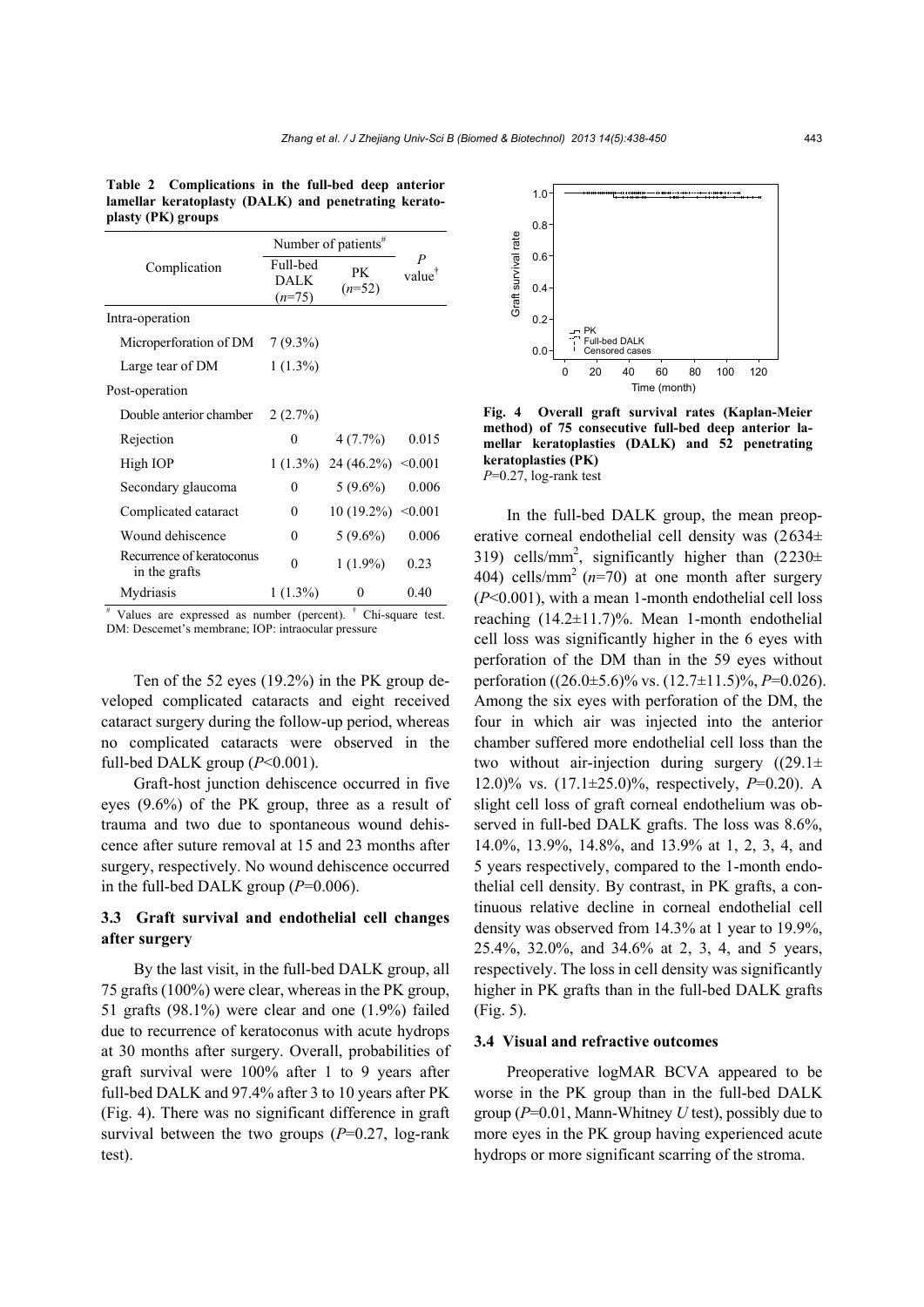

**Fig. 5 Periodic changes in corneal endothelial cell density after full-bed deep anterior lamellar keratoplasty (DALK) and penetrating keratoplasty (PK)**

Six months after surgery, corneal endothelial cell density was significantly higher in the PK group than in the full-bed DALK group. However, from one to five years after surgery, cell density in the full-bed DALK group remained almost stable, while in the PK group it showed a continuous decline. Values are expressed as mean±standard deviation (SD) **Table 4 Refraction in the full-bed deep anterior la-**

At the last visit, a BCVA equal to or better than 0.5 was achieved in 90.7% of eyes in the full-bed DALK group vs. 92.3% of eyes in the PK group (Table 3). Only in one eye (1.9%) of the PK group was the BCVA lower than 0.1, due to a recurrence of acute hydrops. Postoperative myopia in the full-bed DALK graft group was significantly lower than in the PK group (*P*<0.001). More eyes in the full-bed DALK group had the absolute spherical equivalent within one diopter  $(P=0.03)$ , whereas the distribution of astigmatism was similar in the two groups (Table 4). No statistically significant differences in BCVA were found between the two groups at any postoperative follow-up visits (Fig. 6).



**Fig. 6 Best corrected visual acuity (BCVA) in the two groups at all postoperative follow-up visits** 

Graph shows BCVA expressed as the logarithm of the minimum angle of resolution (logMAR) before and after surgery in 75 eyes with full-bed deep anterior lamellar keratoplasty (DALK) and 52 eyes with penetrating keratoplasty (PK). Values are expressed as mean±standard deviation (SD). \* Statistical significance (*P*<0.01, Mann-Whitney *U* test)

**Table 3 Best corrected visual acuity (BCVA) in the full-bed deep anterior lamellar keratoplasty (DALK) and penetrating keratoplasty (PK) groups at the last visit**

| <b>BCVA</b> | Number of patients <sup>#</sup>  | P              |       |
|-------------|----------------------------------|----------------|-------|
|             | <b>Full-bed DALK</b><br>$(n=75)$ | PК<br>$(n=52)$ | value |
| >0.8        | 54 (72.0%)                       | 38 (73.1%)     | 0.89  |
| >0.5        | 68 (90.7%)                       | 48 (92.3%)     | 0.75  |
| >0.3        | 74 (98.7%)                       | 49 (94.2%)     | 0.16  |
| >0.1        | 75 (100.0%)                      | 51 (98.1%)     | 0.23  |
| < 0.1       | 0                                | $1(1.9\%)$     | 0.23  |

# Values are expressed as number (percent). \* Pearson Chi-square test. Normally distributed continuous variables were compared using the independent *t* test

**mellar keratoplasty (DALK) and penetrating keratoplasty (PK) groups at the last visit**

| Refraction               | Full-bed<br><b>DALK</b><br>$(n=75)$           | PК<br>$(n=51)$                               | $\boldsymbol{P}$<br>value |
|--------------------------|-----------------------------------------------|----------------------------------------------|---------------------------|
| Spherical equivalent (D) |                                               |                                              |                           |
| $Mean \pm SD$<br>(range) | $0.09 \pm 2.57$<br>$(-9.00 \text{ to } 8.50)$ | $-2.18\pm3.34$<br>$(-9.75 \text{ to } 7.00)$ | < 0.001                   |
| $\pm 1$ D                | $18(24.0\%)^{\#}$                             | $4(7.8\%)$                                   | 0.03                      |
| $\pm 3$ D                | 51 (68.0%)                                    | $26(51.0\%)$                                 | 0.06                      |
| $\pm 5$ D                | 64 (85.3%)                                    | 39 (76.5%)                                   | 0.24                      |
| $>5$ D and $\leq -5$ D   | 11(14.7%)                                     | $12(23.5\%)$                                 | 0.24                      |
| Astigmatism (D)          |                                               |                                              |                           |
| $Mean \pm SD$<br>(range) | $-3.42\pm2.26$<br>$(-10.00 \text{ to } 0)$    | $-3.82\pm2.42$<br>$(-9.00 \text{ to } 0)$    | 0.40                      |
| $\pm 1$ D                | $9(12.0\%)$                                   | $8(15.7\%)$                                  | 0.60                      |
| $\pm 3$ D                | 41 (54.7%)                                    | 24 (47.1%)                                   | 0.47                      |
| $\pm$ 5 D                | 54 (72.0%)                                    | 38 (74.5%)                                   | 0.84                      |
| $>5$ D and $\leq -5$ D   | 21 (28.0%)                                    | 13 (25.5%)                                   | 0.84                      |

# Values are expressed as number (percent). Discrete variables were compared using the Pearson Chi-square test. Normally distributed continuous variables were compared using the independent *t* test. D: diopter; SD: standard deviation

# **3.5 Recovery of corneal sensation and sub-basal nerve regeneration**

Recovery of central corneal sensation (Fig. 7) along with sub-basal nerve regeneration (Tables 5 and 6, and Fig. 8) occurred sooner in the PK group than in the full-bed DALK group, but was not statistically significant between the two groups throughout the whole follow-up period. The earliest appearance of the sub-basal nerve was found at about 6 months after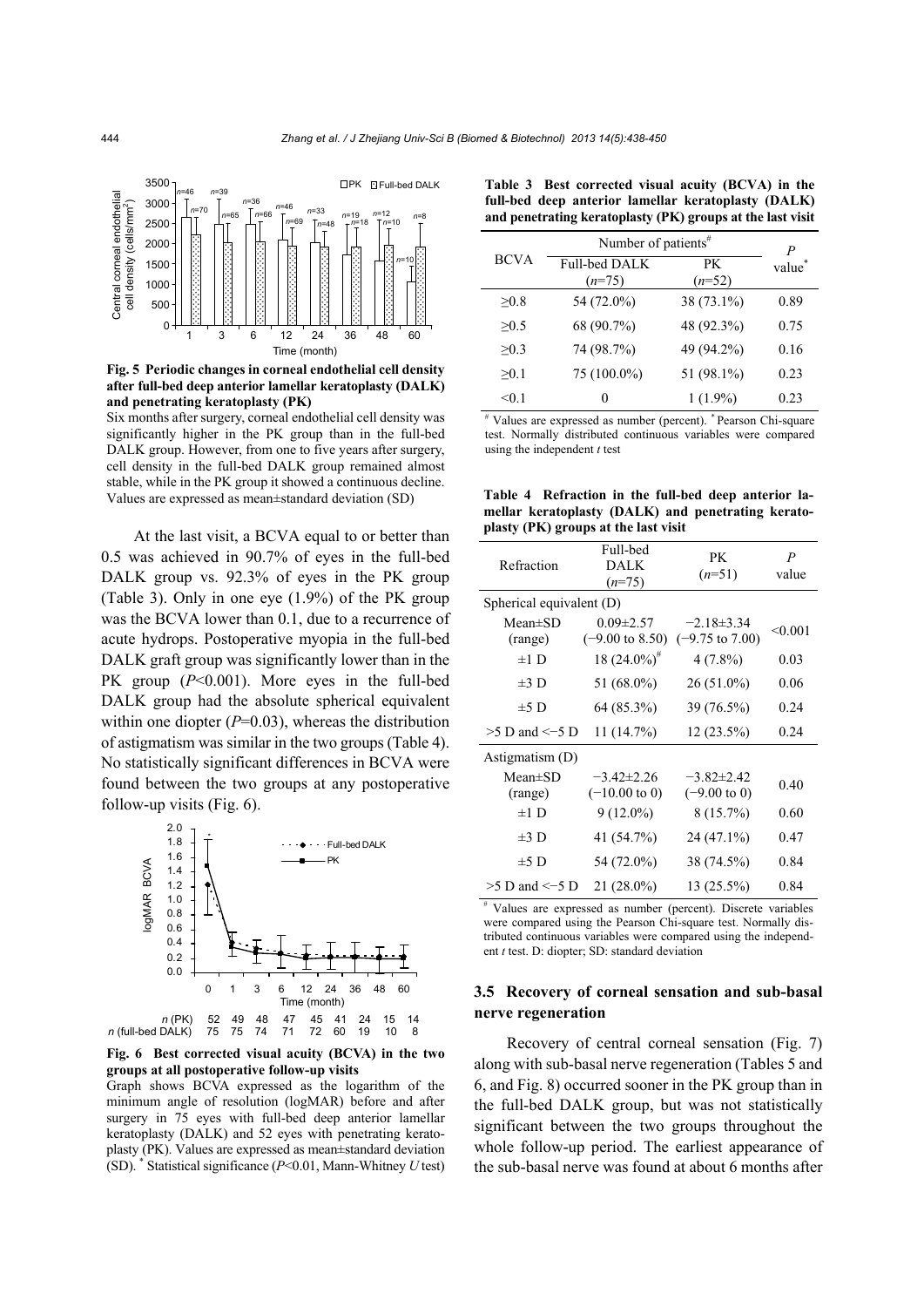

**Fig. 7 Recovery of central corneal sensitivity after full-bed deep anterior lamellar keratoplasty (DALK) and penetrating keratoplasty (PK)** 

Values are expressed as mean±standard deviation (SD). No significant difference was found between the two groups at any time point



**Fig. 8 Sub-basal nerve regeneration in representative cases after full-bed deep anterior lamellar keratoplasty (DALK) or penetrating keratoplasty (PK)**

Graph shows regeneration of sub-basal nerves after PK (a, b, c) or full-bed DALK (d, e, f). Similar corneal re-innervation was observed in the two groups

**Table 5 Number of the sub-basal nerve fibers in grafts after full-bed deep anterior lamellar keratoplasty (DALK) or penetrating keratoplasty (PK)** 

| Time<br>(month) | <b>Full-bed DALK</b> |                        |         | PК        |                        |         |         |
|-----------------|----------------------|------------------------|---------|-----------|------------------------|---------|---------|
|                 | Number of            | Number of nerve fibers |         | Number of | Number of nerve fibers |         | P value |
|                 | eyes                 | $Mean \pm SD$          | Range   | eyes      | $Mean \pm SD$          | Range   |         |
|                 | 62                   | $\Omega$               |         | 46        | $\theta$               |         |         |
| 3               | 55                   | $\theta$               |         | 36        | $\boldsymbol{0}$       |         |         |
| 6               | 59                   | $0.07 \pm 0.52$        | $0 - 4$ | 33        | $0.04 \pm 0.20$        | $0 - 1$ | 0.53    |
| 12              | 69                   | $0.29 \pm 0.93$        | $0 - 5$ | 43        | $0.47 \pm 1.24$        | $0 - 4$ | 0.54    |
| 24              | 45                   | $0.86 \pm 1.58$        | $0 - 5$ | 28        | $0.65 \pm 1.23$        | $0 - 4$ | 0.83    |
| 36              | 19                   | $0.86 \pm 1.51$        | $0 - 5$ | 15        | $0.95 \pm 1.05$        | $0 - 3$ | 0.41    |
| 48              | 9                    | $1.14 \pm 2.04$        | $0 - 5$ | 7         | $1.30 \pm 1.25$        | $0 - 5$ | 0.52    |
| 60              | 6                    | $1.33 \pm 2.16$        | $0 - 5$ | 5         | $1.67 \pm 1.37$        | $0 - 4$ | 0.60    |

Continuous variables are expressed as mean±standard deviation (SD) and compared using the Mann-Whitney *U* test

**Table 6 Density of the sub-basal nerve fibers in grafts after full-bed deep anterior lamellar keratoplasty (DALK) or penetrating keratoplasty (PK)** 

| Time<br>(month) | Full-bed DALK     |                                    |               | PK        |                                    |              |           |
|-----------------|-------------------|------------------------------------|---------------|-----------|------------------------------------|--------------|-----------|
|                 | Number of<br>eyes | Nerve fiber density $(\mu m/mm^2)$ |               | Number of | Nerve fiber density $(\mu m/mm^2)$ |              | $P$ value |
|                 |                   | Mean $\pm$ SD                      | Range         | eyes      | $Mean \pm SD$                      | Range        |           |
|                 | 62                | $\Omega$                           |               | 46        | $\Omega$                           |              |           |
| 3               | 55                | $\theta$                           |               | 36        | $\mathbf{0}$                       |              |           |
| 6               | 59                | $103.4 \pm 800.9$                  | $0 - 6204.0$  | 33        | $97.8 \pm 489.0$                   | $0 - 2445.1$ | 0.53      |
| 12              | 69                | $559.1 \pm 1688.5$                 | $0 - 7761.2$  | 43        | $855.4 \pm 2110.1$                 | $0 - 6614.8$ | 0.55      |
| 24              | 45                | 1743.0±3127.9                      | $0 - 11088.5$ | 28        | $1224.3 \pm 2277.8$                | $0 - 7830.0$ | 0.72      |
| 36              | 19                | $1666.9 \pm 2606.5$                | $0 - 7392.4$  | 15        | $2101.4\pm 2286.4$                 | $0 - 7992.2$ | 0.44      |
| 48              | 9                 | $1743.3 \pm 3069.0$                | $0 - 7283.9$  | 7         | $2856.2 \pm 2813.6$                | $0 - 7321.1$ | 0.40      |
| 60              | 6                 | $2228.3 \pm 3815.1$                | $0 - 9253.1$  | 5         | $4015.3 \pm 3454.7$                | $0 - 8663.3$ | 0.39      |

Continuous variables are expressed as mean±standard deviation (SD) and compared using the Mann-Whitney *U* test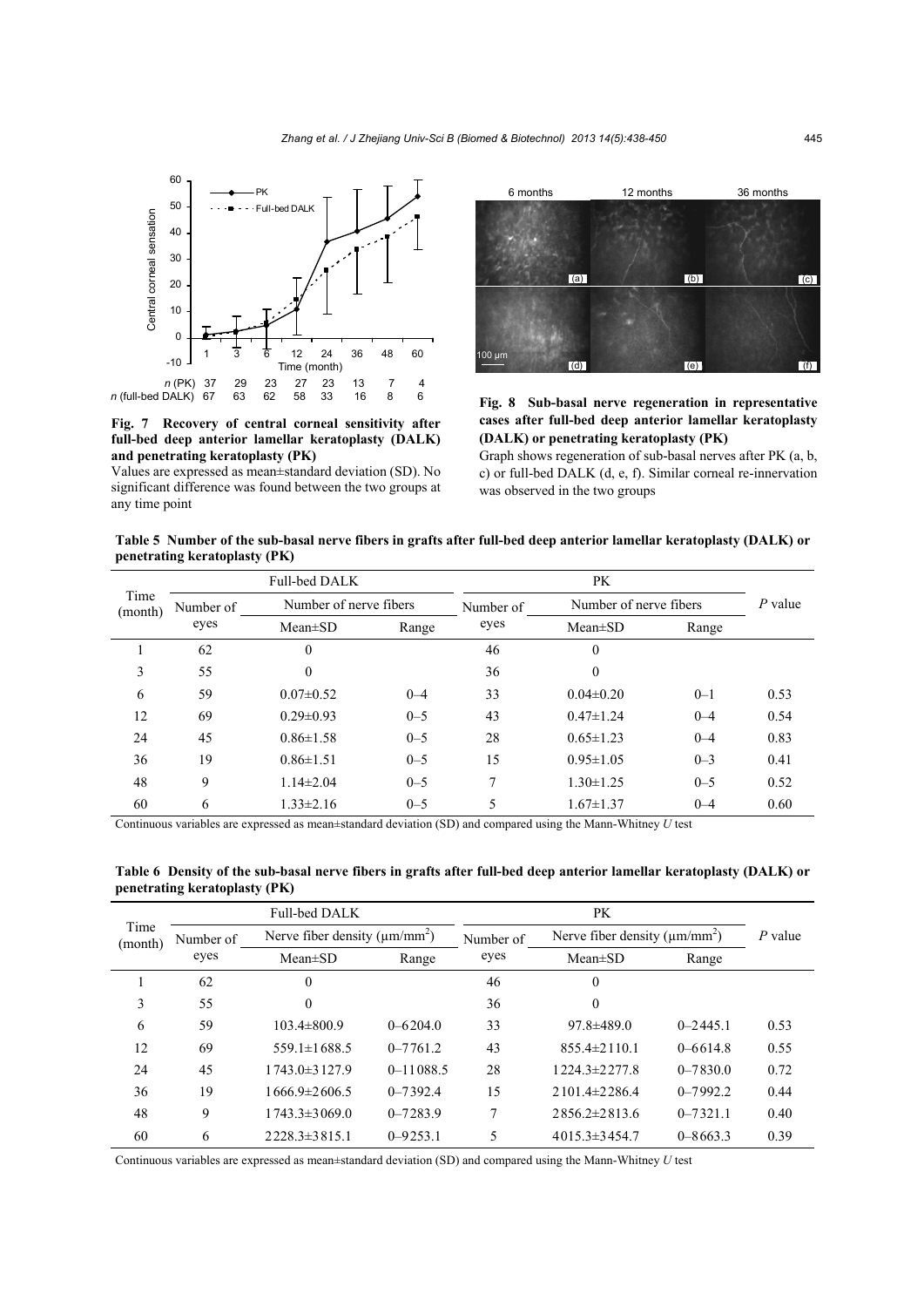surgery in both groups. The percentage of eyes with sub-basal nerves was 2.9% (1/34), 14.3% (6/42), 25.8% (8/31), 58.8% (10/17), 60.0% (6/10), and 66.7% (4/6) in the PK group, and 1.7% (1/60), 12.3% (8/65), 25.6% (11/43), 35.7% (5/14), 42.8% (3/7), and 50.0% (3/6) in the full-bed DALK group at 0.5, 1, 2, 3, 4, and 5 years after surgery, respectively.

# **4 Discussion**

The purpose of corneal transplantation for advanced keratoconus includes reconstruction of normal corneal thickness of the thinning cornea, restoration of normal curvature of the protruded cornea, and improvement of the refractive state of the eye for achieving significantly better vision. Consistent with many previous studies (Watson *et al.*, 2004; Funnell *et al.*, 2006; Bahar *et al.*, 2008; Han *et al.*, 2009), our data show that full-bed DALK can achieve at least the same effect as PK in long-term clinical observation. However, our results and those of many others (Watson *et al.*, 2004; Funnell *et al.*, 2006; Bahar *et al.*, 2008; Han *et al.*, 2009) contradict to some extent those of a recent multiple center study (Jones *et al.*, 2009), which suggested that the improvement in vision created by DALK may not be as favorable as that created by PK. However, DALK surgery is very dependent on the technique and skill of individual surgeons. Only when surgical techniques among groups of surgeons are matched consistently, can meaningful multi-center comparisons be made. Therefore, further studies are needed to compare conclusively the improvement in vision achievable with DALK and PK. Our current study also showed that refraction and astigmatism created by full-bed DALK and by PK were not significantly different, with mean astigmatism of three to four diopters in both groups, consistent with the results of other studies (Watson *et al.*, 2004; Han *et al.*, 2009; Jones *et al.*, 2009).

Regardless of the need for further multi-center studies, our current study suggests that full-bed DALK has many obvious advantages over PK. The most important advantage is the absence of allograft rejection in full-bed DALK grafts. This is attributable to the retention in situ of the recipient DM together with endothelium, for grafting. Moreover, the use of cryopreserved donor tissue for grafting in the full-bed DALK clearly contributed to the absence of postoperative rejection, since no live cells were retained in the cryopreserved donor tissue (Yao *et al.*, 2002; 2006; Yao, 2008; Wu *et al.*, 2012). Epithelial and stromal types of rejection may occur when fresh donor tissue is used in DALK for grafting (Al-Torbak *et al.*, 2006; Jones *et al.*, 2009; Feizi *et al.*, 2010). The absence of allograft rejection in the full-bed DALK group was consistent with our previous studies (Yao *et al.*, 2006; Yao, 2008; Wu *et al.*, 2012) in which we treated other corneal diseases using the same technique of full-bed DALK grafting. Another advantage of using cryopreserved donor tissue for DALK grafting is that we can expand the donor sources, because there is no need to consider the health of the endothelium for long-term cryopreservation of donor tissue. Thus, an elderly donor or a donor with unhealthy endothelium but healthy stroma can still be used effectively for full-bed DALK grafting. This is particularly important for saving corneal tissue in a country like China in which there is an extreme shortage of donors for transplantation.

A second and also very important advantage of full-bed DALK is that it needs only very mild anti-inflammatory medications, such as 0.1% fluorometholone eyedrops for short-term use postoperatively, which certainly helps reduce the incidence of postoperative complications. Moreover, simple, short-term, and very mild anti-inflammatory medications for the full-bed DALK grafts are very helpful for patients who live in remote areas or those who comply poorly with regular follow-ups and medication instructions. In such situations the behavior of the patients will not affect the quality of graft survival. In the PK group, not only was there a 7.7% incidence of allograft rejection, but also complications presumably induced by topical steroids. These results were strikingly different from those of the full-bed DALK group. To prevent postoperative allograft rejection of the PK grafts, we routinely apply Tobradex eyedrops (0.1% dexamethasone sodium phosphate with 0.3% tobramycin) four times daily for at least 12 months to PK-grafted eyes. The difference in postoperative medications between the two groups is clearly associated with the different incidences of high IOP (46.2% in PK grafts vs. 1.3% in full-bed DALK grafts, *P*<0.001), secondary glaucoma (9.6%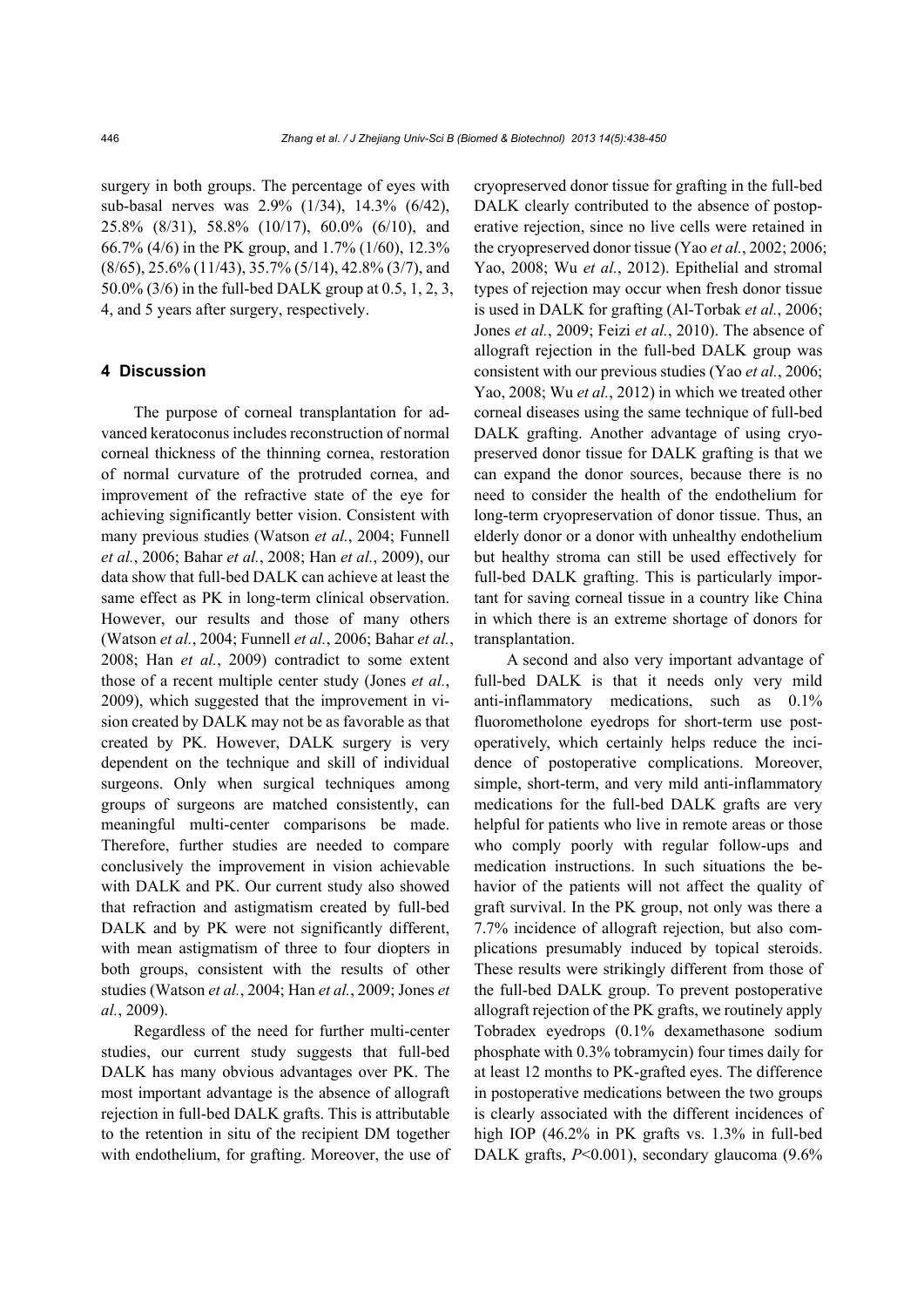in PK grafts vs. 0% in full-bed DALK grafts, *P*=0.006), and complicated cataracts (19.2% in PK grafts vs. 0% in full-bed DALK grafts, *P*<0.001).

Potential graft failure and postoperative endothelial cell loss were other concerns. Our current study showed that, in the PK group, the overall probability of graft survival was 97.3% after 3 to 10 years. Although there was 7.7% allograft rejection, it did not cause graft failure by endothelial decompensation. Our results regarding PK for keratoconus are very consistent with many previous reports (Lim *et al.*, 2000; Watson *et al.*, 2004; Funnell *et al.*, 2006; Pramanik *et al.*, 2006; Bahar *et al.*, 2008). Only one graft failure in the PK group was observed, which was due to a recurrence of keratoconus in the graft with acute hydrops. This result suggests that long-term graft survival, even in the PK group, is quite satisfactory. However, when endothelial cell loss is considered, the difference between the PK and full-bed DALK groups is remarkable. Our data show a decline in corneal endothelial cell density in PK grafts of 14.3%, 19.9%, 25.4%, 32.0%, and 34.6% at 1, 2, 3, 4, and 5 years, respectively, significantly higher than that of 8.6%, 14.0%, 13.9%, 14.8%, and 13.9% at 1, 2, 3, 4, and 5 years respectively, in the full-bed DALK group (Fig. 5). In the PK group, a steady and continuous decline in endothelial density was observed, even in the absence of allograft rejection. This suggests that chronic cell loss in the graft endothelium induced by non-immunologic factors may lead to eventual graft failure in extended long-term observation (Ing *et al.*, 1998; Patel *et al.*, 2005). Although endothelial cell loss was significantly lower than in the PK grafts, it did occur in the full-bed DALK grafts. The most critical period for cell loss was within one month after surgery when cell loss reached 14.2% compared with the preoperative endothelial cell density. This result suggests that thorough removal of the recipient stroma and complete exposure of the DM, even using our viscoelastic detaching technique, may lead to a certain degree of endothelial cell loss due to the indirect impact of surgical manipulation of the endothelium. Endothelial cell loss within one month after surgery was also observed in other studies using different DALK techniques (Sugita and Kondo, 1997; van Dooren *et al.*, 2004; Marchini *et al.*, 2006; Fontana *et al.*, 2007; Cheng *et al.*, 2011). We observed a slight decline in

endothelial cell density in the full-bed DALK grafts one year after surgery, although the decline was significantly less than that in the PK grafts. The occurrence of endothelial cell loss one year after surgery was in contrast to the results of other studies (Shimazaki *et al.*, 2002; van Dooren *et al.*, 2004), and also contradicted our own previous study using full-bed DALK to treat herpetic corneal scars (Wu *et al.*, 2012). A further study is needed to explain why a slight endothelial cell loss occurred following full-bed DALK over the 5-year period after surgery.

Previous studies have demonstrated that corneal nerve bundles are derived mainly from the ophthalmic branch of the trigeminal nerve and partly from the maxillary branch of the trigeminal nerve. The thick stromal nerve trunks enter the cornea at the periphery below the anterior third of the stroma, moving in a radial fashion parallel to the corneal surface (Muller *et al.*, 1996; 2003; Patel and McGhee, 2009). Therefore, both sub-basal nerve fibers and stromal nerve trunks will be severed by PK and by full-bed DALK, causing loss of corneal sensation in the grafts. An important issue is whether corneal sensation recovery and corneal re-innervation may differ between the cryopreserved donor grafts of the full-bed DALK group and the fresh donor grafts of the PK group. In the present study, based on Cochet-Bonnet esthesiometer measurements, corneal sensation recovery in the full-bed DALK group was slightly, but not significantly, slower than in the PK group (Fig. 7). In both groups, the corneal sensation recovery began slowly at 6 months after surgery, gradually increased from 12 through 24 months after surgery, then noticeably accelerated from 36 to 48 months after surgery, reaching close to normal levels at 60 months after surgery (Fig. 7). The appearance and recovery of corneal sensation in the grafts were confirmed by confocal microscopy, showing the earliest appearance of the sub-basal nerve at about 6 months after surgery in both groups. Quantitative analysis of nerve fiber numbers and density through 60 months postoperative observation by confocal microscopy (Fig. 8) showed no statistical difference between the full-bed DALK group using cryopreserved donor tissue for grafting, and the PK group using fresh donor tissue (Tables 5 and 6). To our knowledge, this is the first report of corneal sensation recovery and corneal re-innervation in grafts of cryopreserved donor tissue.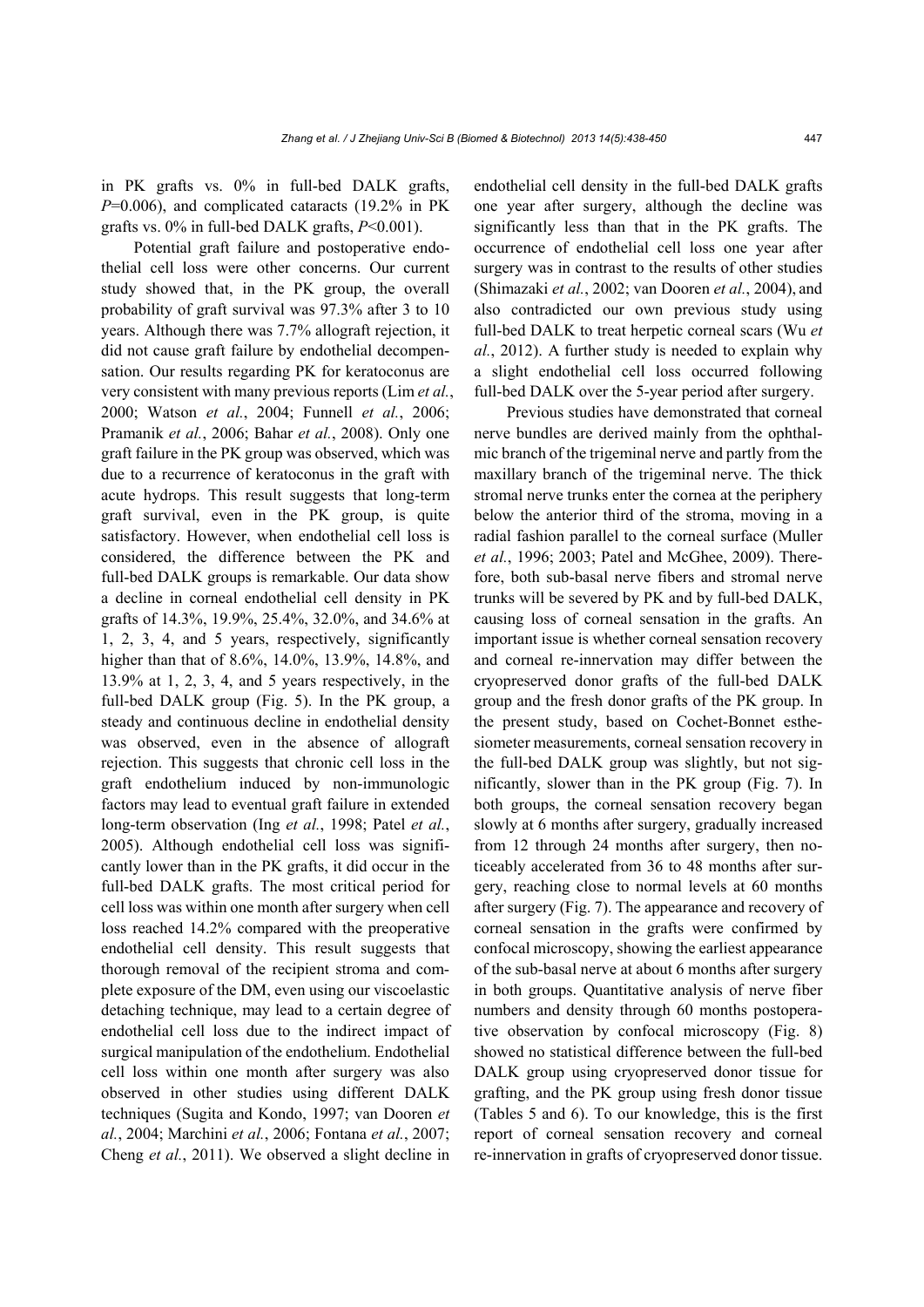Further observations of stromal cell reconstruction in the cryopreserved donor grafts after full-bed DALK are currently underway, and the results will be reported elsewhere.

Of particular concern were the two eyes in which spontaneous junction dehiscence occurred during suture removal at 15 and 23 months after surgery, respectively, in the PK group, suggesting poor stromal wound healing at the host-graft junction. Wound dehiscence was not noticed in the full-bed DALK grafted eyes, even with earlier suture removal. We suspect that the intact DM retained in the recipient eye provided tectonic support to prevent occurrence of spontaneous dehiscence in full-bed DALK grafted eyes, or possibly that stromal wound healing is better in full-bed DALK than in PK.

The hooking-detaching technique for performing full-bed DALK was described in detail previously (Yao *et al.*, 2006; Yao, 2008; Wu *et al.*, 2012), and the results of treating herpetic corneal scars and corneal stromal dystrophy using the technique have been reported by Wu *et al.* (2012) and Huo *et al.* (2011). The many techniques that have been developed for performing DALK share the disadvantages of being time-consuming and technically difficult. DM perforation has a rate of incidence of between 4.0% and 39.2% (Sugita and Kondo, 1997; Coombes *et al.*, 2001; Fontana *et al.*, 2007; Marchini *et al.*, 2006; Sarnicola *et al.*, 2010), and large DM tears needing conversion to PK have a rate of incidence of from 2.3% to 3.5% (Feizi *et al.*, 2010; Kubaloglu *et al.*, 2011; Sarnicola and Toro, 2011). Using the stromalhooking and viscoelastic-detaching technique in handling keratoconus for 76 eyes, microperforation of the DM occurred in 9.3% (7 out of 75) of eyes. Since microperforation was created by a very tiny forceps tip, like the tip of a needle, only two out of seven eyes developed temporary double chambers. The others did not show postoperative double chambers even without air injection into the anterior chamber to tamponade the detached membrane. The double chambers in the two eyes resolved automatically at 5 and 20 d, respectively, without any specific intervention. One eye had a large DM tear which occurred during the insertion of scissors to cut the stromal layer around the trephined margin, suggesting that before removing the stromal layer, it may be necessary to ensure that the stroma has been fully detached from the DM. Aside from these intraoperative complications, our technique enables thorough removal of the stroma with a completely exposed DM in full bed. This was confirmed using scanning electron microscopy of the removed tissue (Yao *et al.*, 2006). The average operating time for each eye was 1 h and 10 min. We believe that the stromal-hooking and viscoelastic-detaching technique for performing DALK is worthy of further promotion among ophthalmologic surgeons.

In summary, many advantages of full-bed DALK over PK in treating keratoconus suggest that the technique deserves further promotion among ophthalmologic surgeons to master the surgical skills required, so that patients can receive surgery with fewer complications and much longer graft survival.

#### **Compliance with ethics guidelines**

Yong-ming ZHANG, Shuang-qing WU, and Yu-feng YAO declare that they have no conflict of interest.

All procedures followed were in accordance with the ethical standards of the Ethics Committee of Sir Run Run Shaw Hospital, Zhejiang University School of Medicine, China and with the Helsinki Declaration of 1975, as revised in 2000(5). Informed consent was obtained from all patients for being included in the study.

#### **References**

- Al-Torbak, A.A., Al-Motowa, S., Al-Assiri, A., Al-Kharashi, S., Al-Shahwan, S., Al-Mezaine, H., Teichmann, K., 2006. Deep anterior lamellar keratoplasty for keratoconus. *Cornea*, **25**(4):408-412.
- Amayem, A.F., Anwar, M., 2000. Fluid lamellar keratoplasty in keratoconus. *Ophthalmology*, **107**(1):76-79, discussion 80.
- Anwar, H.M., Anwar, M., 2011. Predescemetic dissection for healed hydrops—judicious use of air and fluid. *Cornea*, **30**(12):1502-1509. [doi:10.1097/ICO.0b013e31822018b9]
- Bahar, I., Kaiserman, I., Srinivasan, S., Ya-Ping, J., Slomovic, A.R., Rootman, D.S., 2008. Comparison of three different techniques of corneal transplantation for keratoconus. *Am. J. Ophthalmol.*, **146**(6):905-912. [doi:10.1016/j.ajo.2008. 06.034]
- Cheng, Y.Y., Visser, N., Schouten, J.S., Wijdh, R.J., Pels, E., van Cleynenbreugel, H., Eggink, C.A., Zaal, M.J., Rijneveld, W.J., Nuijts, R.M., 2011. Endothelial cell loss and visual outcome of deep anterior lamellar keratoplasty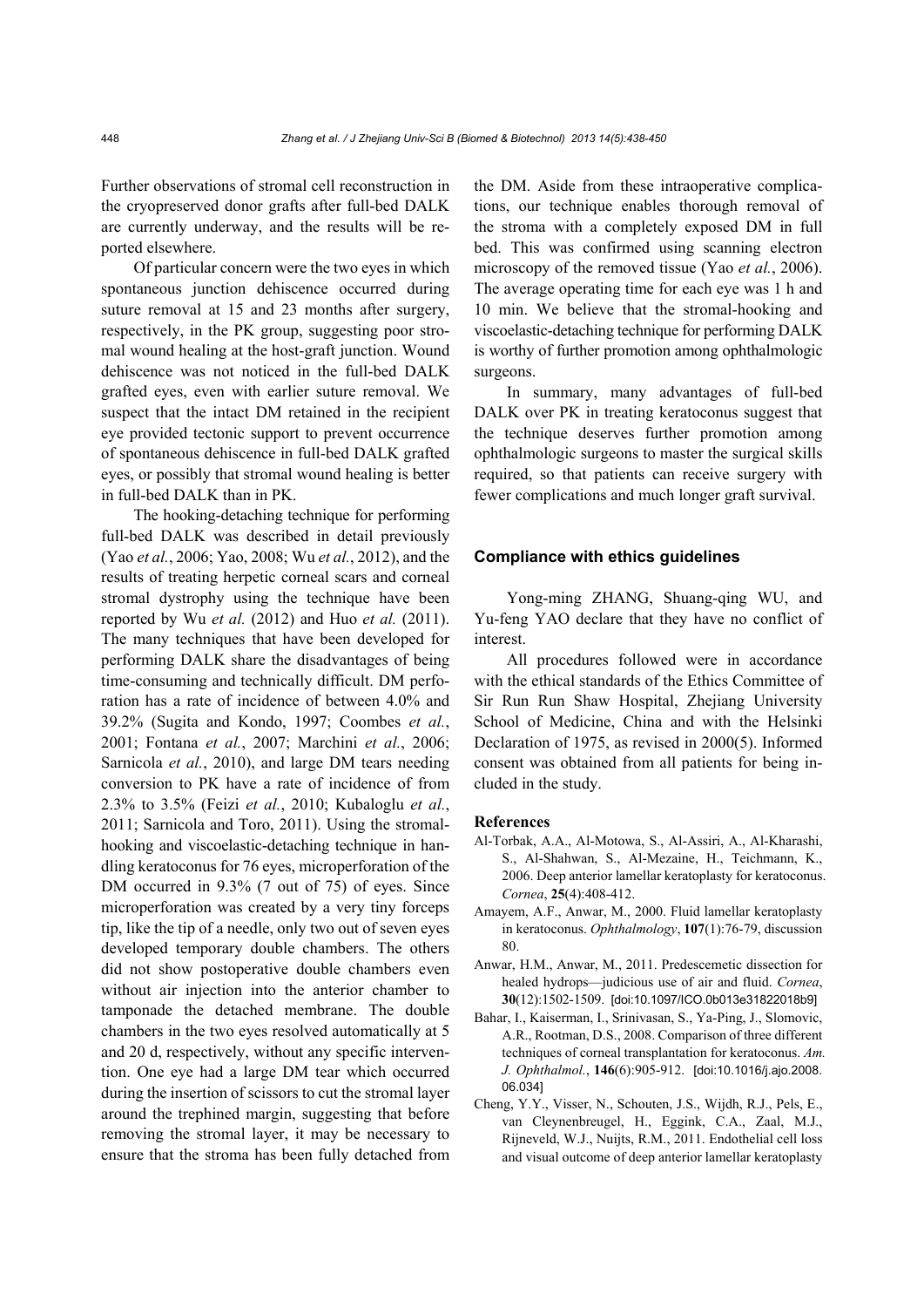versus penetrating keratoplasty: a randomized multicenter clinical trial. *Ophthalmology*, **118**(2):302-309. [doi:10. 1016/j.ophtha.2010.06.005]

- Chew, A.C., Mehta, J.S., Tan, D.T., 2011. Deep lamellar keratoplasty after resolution of hydrops in keratoconus. *Cornea*, **30**(4):454-459. [doi:10.1097/ICO.0b013e3181f 0b1f3]
- Coombes, A.G., Kirwan, J.F., Rostron, C.K., 2001. Deep lamellar keratoplasty with lyophilised tissue in the management of keratoconus. *Br. J. Ophthalmol.*, **85**(7): 788-791. [doi:10.1136/bjo.85.7.788]
- Feizi, S., Javadi, M.A., Jamali, H., Mirbabaee, F., 2010. Deep anterior lamellar keratoplasty in patients with keratoconus: big-bubble technique. *Cornea*, **29**(2): 177-182. [doi:10.1097/ICO.0b013e3181af25b7]
- Fontana, L., Parente, G., Tassinari, G., 2007. Clinical outcomes after deep anterior lamellar keratoplasty using the big-bubble technique in patients with keratoconus. *Am. J. Ophthalmol.*, **143**(1):117-124. [doi:10.1016/j.ajo.2006. 09.025]
- Funnell, C.L., Ball, J., Noble, B.A., 2006. Comparative cohort study of the outcomes of deep lamellar keratoplasty and penetrating keratoplasty for keratoconus. *Eye*, **20**(5): 527-532. [doi:10.1038/sj.eye.6701903]
- Han, D.C., Mehta, J.S., Por, Y.M., Htoon, H.M., Tan, D.T., 2009. Comparison of outcomes of lamellar keratoplasty and penetrating keratoplasty in keratoconus. *Am. J. Ophthalmol.*, **148**(5):744-751. [doi:10.1016/j.ajo.2009. 05.028]
- Huo, Y.N., Yao, Y.F., Yu, P., 2011. Pathogenic mutations of *TGFBI* and *CHST6* genes in Chinese patients with Avellino, lattice, and macular corneal dystrophies. *J. Zhejiang Univ.-Sci. B (Biomed. & Biotechnol.)*, **12**(9): 687-693. [doi:10.1631/jzus.B1100011]
- Ing, J.J., Ing, H.H., Nelson, L.R., Hodge, D.O., Bourne, W.M., 1998. Ten-year postoperative results of penetrating keratoplasty. *Ophthalmology*, **105**(10):1855-1865. [doi:10. 1016/S0161-6420(98)91030-2]
- Jensen, L.B., Hjortdal, J., Ehlers, N., 2010. Longterm follow-up of penetrating keratoplasty for keratoconus. *Acta Ophthalmol.*, **88**(3):347-351.
- Jones, M.N., Armitage, W.J., Ayliffe, W., Larkin, D.F., Kaye, S.B., 2009. Penetrating and deep anterior lamellar keratoplasty for keratoconus: a comparison of graft outcomes in the United Kingdom. *Invest. Ophthalmol. Vis. Sci.*, **50**(12):5625-5629. [doi:10.1167/iovs.09-3994]
- Krachmer, J.H., Feder, R.S., Belin, M.W., 1984. Keratoconus and related noninflammatory corneal thinning disorders. *Surv. Ophthalmol.*, **28**(4):293-322. [doi:10.1016/0039- 6257(84)90094-8]
- Kubaloglu, A., Sari, E.S., Unal, M., Koytak, A., Kurnaz, E., Cinar, Y., Ozerturk, Y., 2011. Long-term results of deep anterior lamellar keratoplasty for the treatment of keratoconus. *Am. J. Ophthalmol.*, **151**(5):760-767. [doi:10.1016/j.ajo.2010.11.020]
- Lim, L., Pesudovs, K., Coster, D.J., 2000. Penetrating keratoplasty for keratoconus: visual outcome and success.

*Ophthalmology*, **107**(6):1125-1131. [doi:10.1016/S0161- 6420(00)00112-3]

- Marchini, G., Mastropasqua, L., Pedrotti, E., Nubile, M., Ciancaglini, M., Sbabo, A., 2006. Deep lamellar keratoplasty by intracorneal dissection: a prospective clinical and confocal microscopic study. *Ophthalmology*, **113**(8):1289-1300. [doi:10.1016/j.ophtha.2006.01.071]
- Muller, L.J., Pels, L., Vrensen, G.F., 1996. Ultrastructural organization of human corneal nerves. *Invest. Ophthalmol. Vis. Sci.*, **37**(4):476-488.
- Muller, L.J., Marfurt, C.F., Kruse, F., Tervo, T.M., 2003. Corneal nerves: structure, contents and function. *Exp. Eye Res.*, **76**(5):521-542. [doi:10.1016/S0014-4835(03)00050-2]
- Patel, D.V., McGhee, C.N., 2009. In vivo confocal microscopy of human corneal nerves in health, in ocular and systemic disease, and following corneal surgery: a review. *Br. J. Ophthalmol.*, **93**(7):853-860. [doi:10.1136/bjo.2008.150 615]
- Patel, S.V., Hodge, D.O., Bourne, W.M., 2005. Corneal endothelium and postoperative outcomes 15 years after penetrating keratoplasty. *Am. J. Ophthalmol.*, **139**(2): 311-319. [doi:10.1016/j.ajo.2004.09.045]
- Pramanik, S., Musch, D.C., Sutphin, J.E., Farjo, A.A., 2006. Extended long-term outcomes of penetrating keratoplasty for keratoconus. *Ophthalmology*, **113**(9):1633-1638. [doi:10.1016/j.ophtha.2006.02.058]
- Rabinowitz, Y.S., 1998. Keratoconus. *Surv. Ophthalmol.*, **42**(4):297-319. [doi:10.1016/S0039-6257(97)00119-7]
- Ramamurthi, S., Ramaesh, K., 2011. Surgical management of healed hydrops: a novel modification of deep anterior lamellar keratoplasty. *Cornea*, **30**(2):180-183. [doi:10. 1097/ICO.0b013e3181ca2b8c]
- Sarnicola, V., Toro, P., 2011. Blunt cannula for descemetic deep anterior lamellar keratoplasty. *Cornea*, **30**(8): 895-898. [doi:10.1097/ICO.0b013e3181e848c3]
- Sarnicola, V., Toro, P., Gentile, D., Hannush, S.B., 2010. Descemetic DALK and predescemetic DALK: outcomes in 236 cases of keratoconus. *Cornea*, **29**(1):53-59. [doi:10.1097/ICO.0b013e3181a31aea]
- Sharif, K.W., Casey, T.A., 1991. Penetrating keratoplasty for keratoconus: complications and long-term success. *Br. J. Ophthalmol.*, **75**(3):142-146. [doi:10.1136/bjo.75.3.142]
- Sharma, N., Mannan, R., Jhanji, V., Agarwal, T., Pruthi, A., Titiyal, J.S., Vajpayee, R.B., 2011. Ultrasound biomicroscopy-guided assessment of acute corneal hydrops. *Ophthalmology*, **118**(11):2166-2171. [doi:10. 1016/j.ophtha.2011.03.040]
- Sherwin, T., Brookes, N.H., 2004. Morphological changes in keratoconus: pathology or pathogenesis. *Clin. Exp. Ophthalmol.*, **32**(2):211-217. [doi:10.1111/j.1442-9071. 2004.00805.x]
- Shimazaki, J., Shimmura, S., Ishioka, M., Tsubota, K., 2002. Randomized clinical trial of deep lamellar keratoplasty vs. penetrating keratoplasty. *Am. J. Ophthalmol.*, **134**(2): 159-165. [doi:10.1016/S0002-9394(02)01523-4]
- Smiddy, W.E., Hamburg, T.R., Kracher, G.P., Stark, W.J., 1988. Keratoconus. Contact lens or keratoplasty?